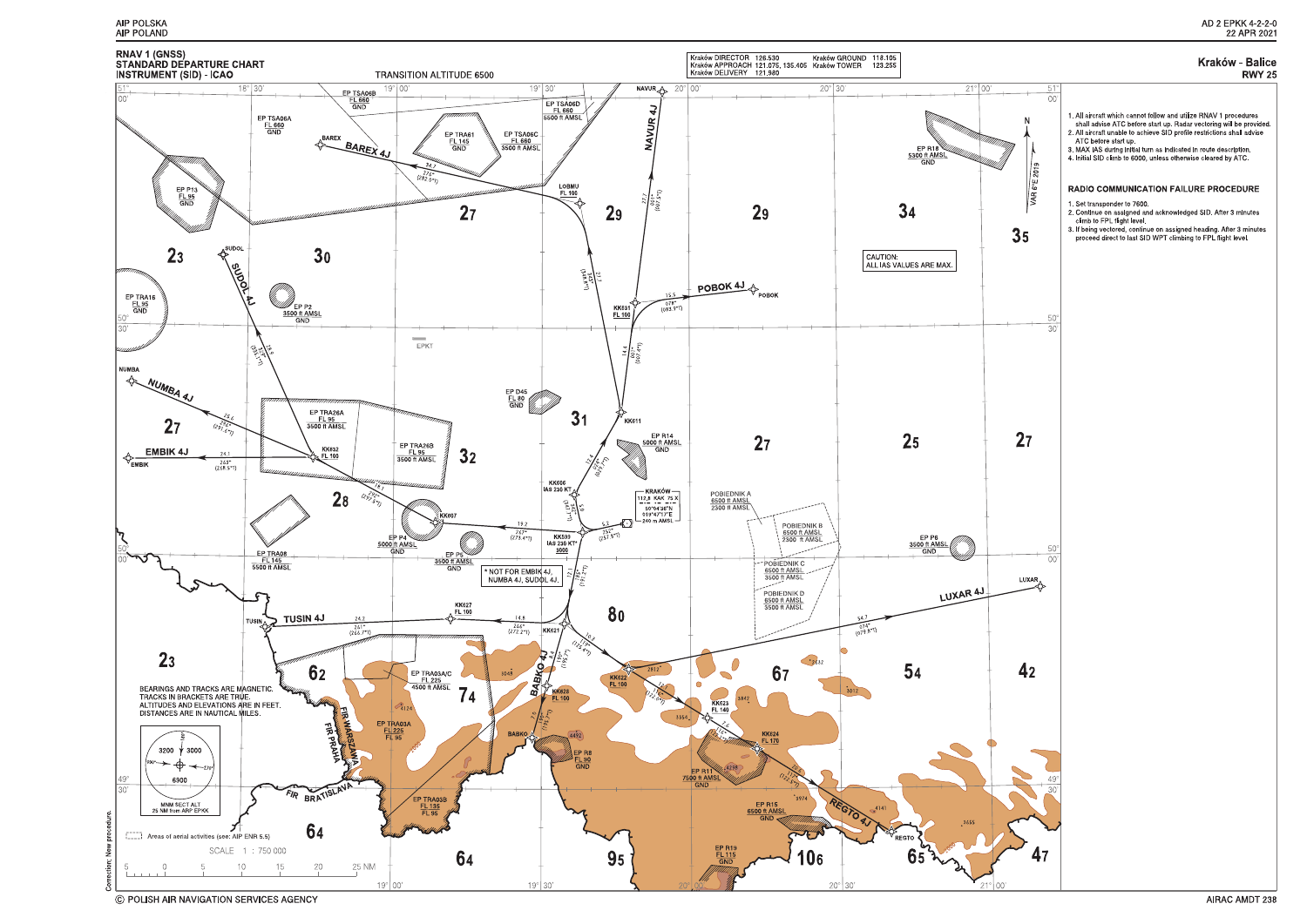### **RNAV 1 (GNSS) STANDARD DEPARTURE CHART INSTRUMENT (SID) - ICAO**

### **Kraków - Balice RWY 25**

**BAREX 4J PDG 7% REQUIRED UP TO KK611** 

| <b>SEQUENCE</b><br><b>NUMBER</b> | <b>PATH</b><br><b>TERMINATOR</b> | <b>WAYPOINT</b><br><b>IDENTIFIER</b> | FLY-<br><b>OVER</b>      | <b>COURSE/TRACK</b><br>$^{\circ}$ M $^{\circ}$ T) | <b>DISTANCE</b><br>(NM) | <b>TURN</b><br><b>DIRECTION</b> | <b>ALTITUDE</b> | <b>SPEED</b><br>(kt) | <b>NAV SPEC</b>   |
|----------------------------------|----------------------------------|--------------------------------------|--------------------------|---------------------------------------------------|-------------------------|---------------------------------|-----------------|----------------------|-------------------|
| 001                              | СF                               | <b>KK599</b>                         |                          | 252 (257.8)                                       | 5.16                    | $\overline{\phantom{a}}$        | $+3000$ ft      | -230                 | RNAV <sub>1</sub> |
| 002                              | TF                               | KK606                                | -                        | 342 (347.7)                                       | 5.02                    | $\overline{\phantom{0}}$        |                 | $-230$               | RNAV <sup></sup>  |
| 003                              | ΓF                               | <b>KK611</b>                         |                          | 024 (029.7)                                       | 12.37                   |                                 |                 |                      | RNAV <sub>1</sub> |
| 004                              | TF                               | _OBMU                                | -                        | 343 (348.8)                                       | 27.73                   | $\overline{\phantom{a}}$        | +FL100          |                      | RNAV <sub>1</sub> |
| 005                              | TF                               | <b>BAREX</b>                         | $\overline{\phantom{0}}$ | 276 (282.0)                                       | 34.66                   | $\overline{\phantom{a}}$        | -               |                      | RNAV <sub>1</sub> |

### **NAVUR 4J PDG 7% REQUIRED UP TO KK611**

| <b>SEQUENCE</b><br><b>NUMBER</b> | <b>PATH</b><br>TERMINATOR | <b>WAYPOINT</b><br><b>IDENTIFIER</b> | FLY-<br><b>OVER</b> | <b>COURSE/TRACK</b><br>$^{\circ}$ M $^{\circ}$ T) | <b>DISTANCE</b><br>(NM) | <b>TURN</b><br><b>DIRECTION</b> | <b>ALTITUDE</b> | <b>SPEED</b><br>(kt) | <b>NAV SPEC</b>   |
|----------------------------------|---------------------------|--------------------------------------|---------------------|---------------------------------------------------|-------------------------|---------------------------------|-----------------|----------------------|-------------------|
| 001                              | CF                        | <b>KK599</b>                         |                     | 252 (257.8)                                       | 5.16                    |                                 | $+3000$ ft      | $-230$               | RNAV <sub>1</sub> |
| 002                              | TF                        | KK606                                |                     | 342 (347.7)                                       | 5.02                    | -                               |                 | $-230$               | RNAV <sub>1</sub> |
| 003                              | TF                        | KK611                                | -                   | 024 (029.7)                                       | 12.37                   | -                               | -               |                      | RNAV <sub>1</sub> |
| 004                              | TF                        | <b>KK631</b>                         |                     | 001 (007.4)                                       | 14.37                   |                                 | +FL100          |                      | RNAV <sub>1</sub> |
| 005                              | TF                        | <b>NAVUR</b>                         | -                   | 001 (007.5)                                       | 27.74                   |                                 | -               |                      | RNAV <sub>1</sub> |

### **POBOK 4J POBOK 4J POBOK 4J PDG 7% REQUIRED UP TO KK611**

| <b>SEQUENCE</b><br><b>NUMBER</b> | <b>PATH</b><br><b>TERMINATOR</b> | <b>WAYPOINT</b><br><b>IDENTIFIER</b> | FLY-<br><b>OVER</b> | <b>COURSE/TRACK</b><br>$^{\circ}$ M ( $^{\circ}$ T) | <b>DISTANCE</b><br>(NM) | <b>TURN</b><br><b>DIRECTION</b> | <b>ALTITUDE</b>          | <b>SPEED</b><br>(kt) | <b>NAV SPEC</b>   |
|----------------------------------|----------------------------------|--------------------------------------|---------------------|-----------------------------------------------------|-------------------------|---------------------------------|--------------------------|----------------------|-------------------|
| 001                              | СF                               | <b>KK599</b>                         |                     | 252 (257.8)                                         | 5.16                    |                                 | $+3000$ ft               | $-230$               | RNAV <sub>1</sub> |
| 002                              | TF                               | KK606                                |                     | 342 (347.7)                                         | 5.02                    |                                 |                          | $-230$               | RNAV <sub>1</sub> |
| 003                              | TF                               | <b>KK611</b>                         |                     | 024 (029.7)                                         | 12.37                   |                                 |                          |                      | RNAV <sub>1</sub> |
| 004                              | TF.                              | KK631                                |                     | 001 (007.4)                                         | 14.37                   | -                               | +FL100                   |                      | RNAV <sub>1</sub> |
| 005                              | TF                               | POBOK                                |                     | 078 (083.9)                                         | 15.47                   |                                 | $\overline{\phantom{a}}$ |                      | RNAV <sub>1</sub> |

## **LUXAR 4J PDG 7% REQUIRED UP TO KK622**

| <b>SEQUENCE</b><br><b>NUMBER</b> | <b>PATH</b><br>TERMINATOR | <b>WAYPOINT</b><br><b>IDENTIFIER</b> | FLY -<br><b>OVER</b> | <b>COURSE/TRACK</b><br>$^{\circ}$ M ( $^{\circ}$ T) | <b>DISTANCE</b><br>(NM) | <b>TURN</b><br><b>DIRECTION</b> | <b>ALTITUDE</b> | <b>SPEED</b><br>(kt) | <b>NAV SPEC</b>   |
|----------------------------------|---------------------------|--------------------------------------|----------------------|-----------------------------------------------------|-------------------------|---------------------------------|-----------------|----------------------|-------------------|
| 001                              | CF                        | <b>KK599</b>                         |                      | 252 (257.8)                                         | 5.16                    |                                 | $+3000$ ft      | $-230$               | RNAV <sub>1</sub> |
| 002                              | <b>TF</b>                 | <b>KK621</b>                         |                      | 185 (191.2)                                         | 12.14                   |                                 |                 |                      | RNAV <sub>1</sub> |
| 003                              | <b>TF</b>                 | <b>KK622</b>                         |                      | 119 (125.4)                                         | 10.26                   |                                 | +FL100          |                      | RNAV <sub>1</sub> |
| 004                              | <b>TF</b>                 | LUXAR                                |                      | 074 (079.8)                                         | 54.67                   |                                 |                 |                      | RNAV <sub>1</sub> |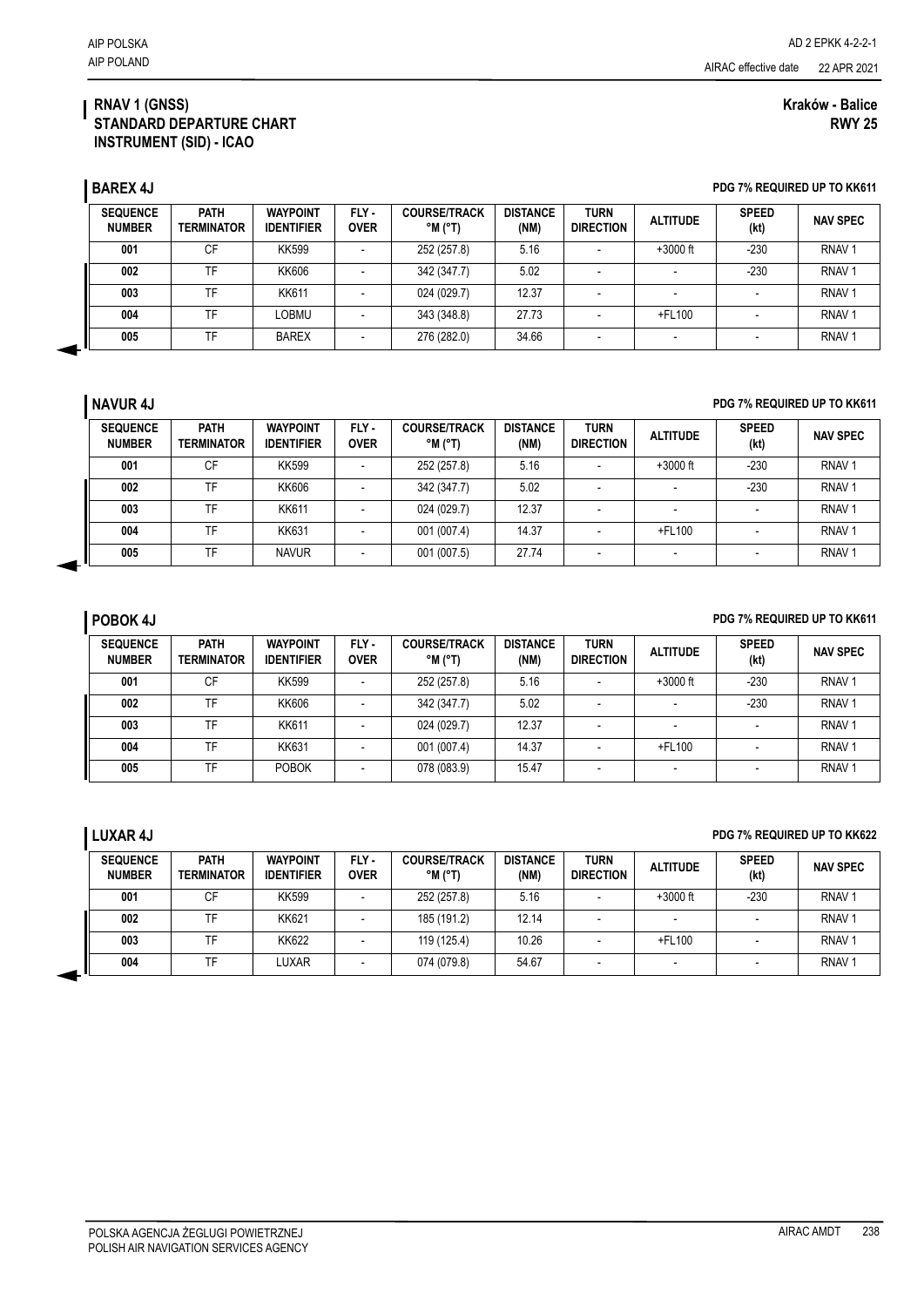# **REGTO 4J PDG 7% REQUIRED UP TO KK624**

| <b>SEQUENCE</b><br><b>NUMBER</b> | <b>PATH</b><br><b>TERMINATOR</b> | <b>WAYPOINT</b><br><b>IDENTIFIER</b> | FLY-<br><b>OVER</b> | <b>COURSE/TRACK</b><br>$^{\circ}$ M $^{\circ}$ T) | <b>DISTANCE</b><br>(NM) | <b>TURN</b><br><b>DIRECTION</b> | <b>ALTITUDE</b>          | <b>SPEED</b><br>(kt) | <b>NAV SPEC</b>   |
|----------------------------------|----------------------------------|--------------------------------------|---------------------|---------------------------------------------------|-------------------------|---------------------------------|--------------------------|----------------------|-------------------|
| 001                              | <b>CF</b>                        | <b>KK599</b>                         |                     | 252 (257.8)                                       | 5.16                    |                                 | $+3000$ ft               | $-230$               | RNAV <sub>1</sub> |
| 002                              | TF                               | <b>KK621</b>                         |                     | 185 (191.2)                                       | 12.14                   |                                 |                          |                      | RNAV <sub>1</sub> |
| 003                              | TF                               | <b>KK622</b>                         |                     | 119 (125.4)                                       | 10.26                   | $\overline{\phantom{a}}$        | +FL100                   |                      | RNAV <sub>1</sub> |
| 004                              | TF                               | <b>KK623</b>                         |                     | 116 (122.0)                                       | 12.05                   |                                 | +FL140                   |                      | RNAV <sub>1</sub> |
| 005                              | TF                               | KK624                                |                     | 116 (122.1)                                       | 7.61                    |                                 | +FL170                   |                      | RNAV <sub>1</sub> |
| 006                              | <b>TF</b>                        | <b>REGTO</b>                         |                     | 117 (122.5)                                       | 20.57                   |                                 | $\overline{\phantom{a}}$ |                      | RNAV <sub>1</sub> |

# **BABKO 4J PDG 7% REQUIRED UP TO KK628**

| <b>SEQUENCE</b><br><b>NUMBER</b> | <b>PATH</b><br><b>TERMINATOR</b> | <b>WAYPOINT</b><br><b>IDENTIFIER</b> | FLY-<br><b>OVER</b> | <b>COURSE/TRACK</b><br>$^{\circ}$ M ( $^{\circ}$ T) | <b>DISTANCE</b><br>(NM) | <b>TURN</b><br><b>DIRECTION</b> | <b>ALTITUDE</b>          | <b>SPEED</b><br>(kt) | <b>NAV SPEC</b>   |
|----------------------------------|----------------------------------|--------------------------------------|---------------------|-----------------------------------------------------|-------------------------|---------------------------------|--------------------------|----------------------|-------------------|
| 001                              | СF                               | <b>KK599</b>                         |                     | 252 (257.8)                                         | 5.16                    |                                 | $+3000$ ft               | $-230$               | RNAV <sub>1</sub> |
| 002                              | ΤF                               | <b>KK621</b>                         |                     | 185 (191.2)                                         | 12.14                   |                                 | $\overline{\phantom{a}}$ |                      | RNAV <sub>1</sub> |
| 003                              | TF                               | KK628                                |                     | 190 (195.7)                                         | 8.38                    |                                 | $+$ FL100                |                      | RNAV <sub>1</sub> |
| 004                              | ᅚ                                | <b>BABKO</b>                         |                     | 190 (195.7)                                         | 7.04                    |                                 |                          |                      | RNAV <sub>1</sub> |

# **TUSIN 4J PDG 7% REQUIRED UP TO KK627**

| <b>SEQUENCE</b><br><b>NUMBER</b> | <b>PATH</b><br><b>TERMINATOR</b> | <b>WAYPOINT</b><br><b>IDENTIFIER</b> | FLY-<br><b>OVER</b> | <b>COURSE/TRACK</b><br>$^{\circ}$ M ( $^{\circ}$ T) | <b>DISTANCE</b><br>(NM) | <b>TURN</b><br><b>DIRECTION</b> | <b>ALTITUDE</b> | <b>SPEED</b><br>(kt) | <b>NAV SPEC</b>   |
|----------------------------------|----------------------------------|--------------------------------------|---------------------|-----------------------------------------------------|-------------------------|---------------------------------|-----------------|----------------------|-------------------|
| 001                              | СF                               | KK599                                |                     | 252 (257.8)                                         | 5.16                    |                                 | $+3000$ ft      | -230                 | RNAV <sub>1</sub> |
| 002                              | TF                               | <b>KK621</b>                         |                     | 185 (191.2)                                         | 12.14                   |                                 |                 |                      | <b>RNAV</b>       |
| 003                              | TF                               | <b>KK627</b>                         |                     | 266 (272.2)                                         | 14.84                   |                                 | +FL100          |                      | RNAV <sup>-</sup> |
| 004                              | <b>TF</b>                        | Tusin                                |                     | 261 (266.7)                                         | 24.19                   |                                 |                 |                      | RNAV <sup>-</sup> |

# **EMBIK 4J PDG 7% REQUIRED UP TO KK607**

| <b>SEQUENCE</b><br><b>NUMBER</b> | <b>PATH</b><br><b>TERMINATOR</b> | <b>WAYPOINT</b><br><b>IDENTIFIER</b> | FLY-<br><b>OVER</b> | <b>COURSE/TRACK</b><br>$^{\circ}$ M ( $^{\circ}$ T) | <b>DISTANCE</b><br>(NM) | <b>TURN</b><br><b>DIRECTION</b> | <b>ALTITUDE</b> | <b>SPEED</b><br>(kt) | <b>NAV SPEC</b>   |
|----------------------------------|----------------------------------|--------------------------------------|---------------------|-----------------------------------------------------|-------------------------|---------------------------------|-----------------|----------------------|-------------------|
| 001                              | СF                               | KK599                                |                     | 252 (257.8)                                         | 5.16                    |                                 | $+3000$ ft      |                      | RNAV <sub>1</sub> |
| 002                              |                                  | <b>KK607</b>                         |                     | 267 (273.4)                                         | 19.22                   |                                 |                 |                      | RNAV <sup>-</sup> |
| 003                              |                                  | <b>KK632</b>                         |                     | 292 (297.5)                                         | 18.07                   |                                 | +FL100          |                      | RNAV <sup>-</sup> |
| 004                              |                                  | <b>EMBIK</b>                         |                     | 263 (268.5)                                         | 24.05                   |                                 | -               |                      | RNAV <sup>-</sup> |

## **NUMBA 4J PDG 7% REQUIRED UP TO KK607**

| <b>SEQUENCE</b><br><b>NUMBER</b> | <b>PATH</b><br><b>TERMINATOR</b> | <b>WAYPOINT</b><br><b>IDENTIFIER</b> | FLY-<br><b>OVER</b> | <b>COURSE/TRACK</b><br>°M (°T) | <b>DISTANCE</b><br>(NM) | TURN<br><b>DIRECTION</b> | <b>ALTITUDE</b> | <b>SPEED</b><br>(kt) | <b>NAV SPEC</b>   |
|----------------------------------|----------------------------------|--------------------------------------|---------------------|--------------------------------|-------------------------|--------------------------|-----------------|----------------------|-------------------|
| 001                              | СF                               | KK599                                |                     | 252 (257.8)                    | 5.16                    |                          | $+3000$ ft      |                      | RNAV <sub>1</sub> |
| 002                              | TF                               | <b>KK607</b>                         |                     | 267 (273.4)                    | 19.22                   |                          |                 |                      | RNAV <sub>1</sub> |
| 003                              | TF                               | <b>KK632</b>                         |                     | 292 (297.5)                    | 18.07                   |                          | $+$ FL100       |                      | RNAV <sub>1</sub> |
| 004                              | TF                               | <b>NUMBA</b>                         |                     | 286 (291.6)                    | 25.62                   |                          |                 |                      | RNAV <sub>1</sub> |